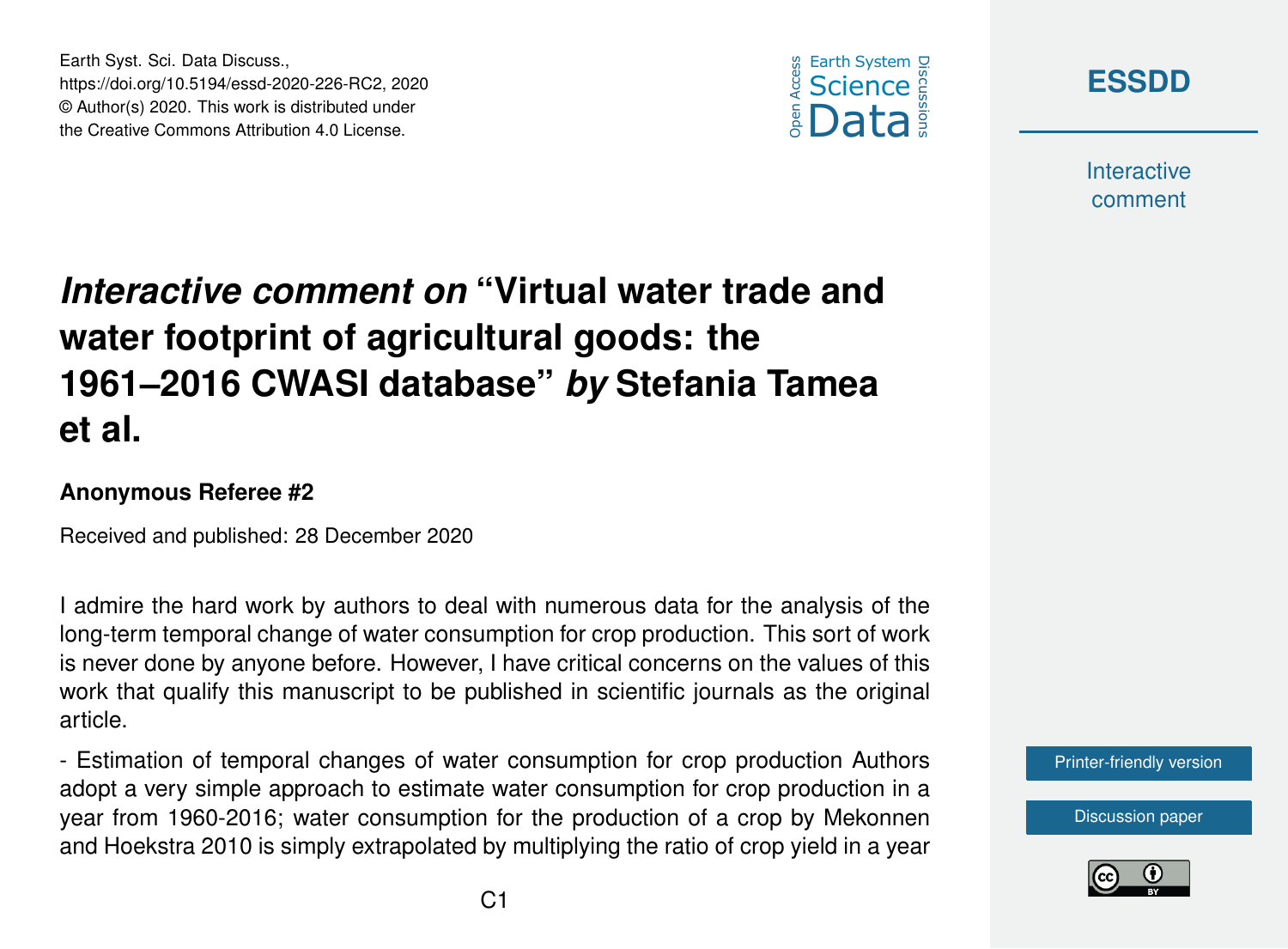to that in the year referred by Mekonnen and Hoekstra. This is too much simplified for the analysis of temporal changes of water consumption for crop production. Water consumption is highly dependent on the climate condition of the production area (e.g. precipitation amount and pattern, temperature, soil conditions, etc.), which can temporally vary in a production area. The approach adopted by authors ignores such crucial aspects of water demand for crop production, which would not make any sense and not give any value of the results. Because it is too far from the real condition. The results are just estimation based on the very much simplified assumption, which can not give any legitimacy as the analysis of the past trend of crop water consumption.

- The value of temporal analysis of water consumption of a crop The analysis of the temporal trend of water consumption for crop production is interesting at some point, but there is no clear implication for the users of this data. If we know the past trend of crop water consumption, who can use these data, and what purpose can they have for better water management? Authors simply state that such temporal analysis of crop water consumption has not yet done anywhere, however why we need to know such a temporal trend and how can we use such information to improve our water management? Authors mention the temporal trend of crop water consumption in the results section, but no deep interpretation and implication is given. The only one clear message is crop water consumption per unit production is mostly improved globally, but this is obvious because agricultural technology improves from the past, which can be imagined without this sort of analysis. This concern is strongly related to the first point I raise.

- Crop water consumption is not water footprint Authors use the term, water footprint (WF), but in fact, they only account water consumption for crop production (excluded trade related processes, for instance). The water footprint is defined by the ISO standard 14046:2015, which is obviously different from what is done here. Authors should be careful to use the terms "water footprint".

There are many other minor points, but at the points above, I can not recommend this

## **[ESSDD](https://essd.copernicus.org/preprints/)**

**Interactive** comment

[Printer-friendly version](https://essd.copernicus.org/preprints/essd-2020-226/essd-2020-226-RC2-print.pdf)

[Discussion paper](https://essd.copernicus.org/preprints/essd-2020-226)